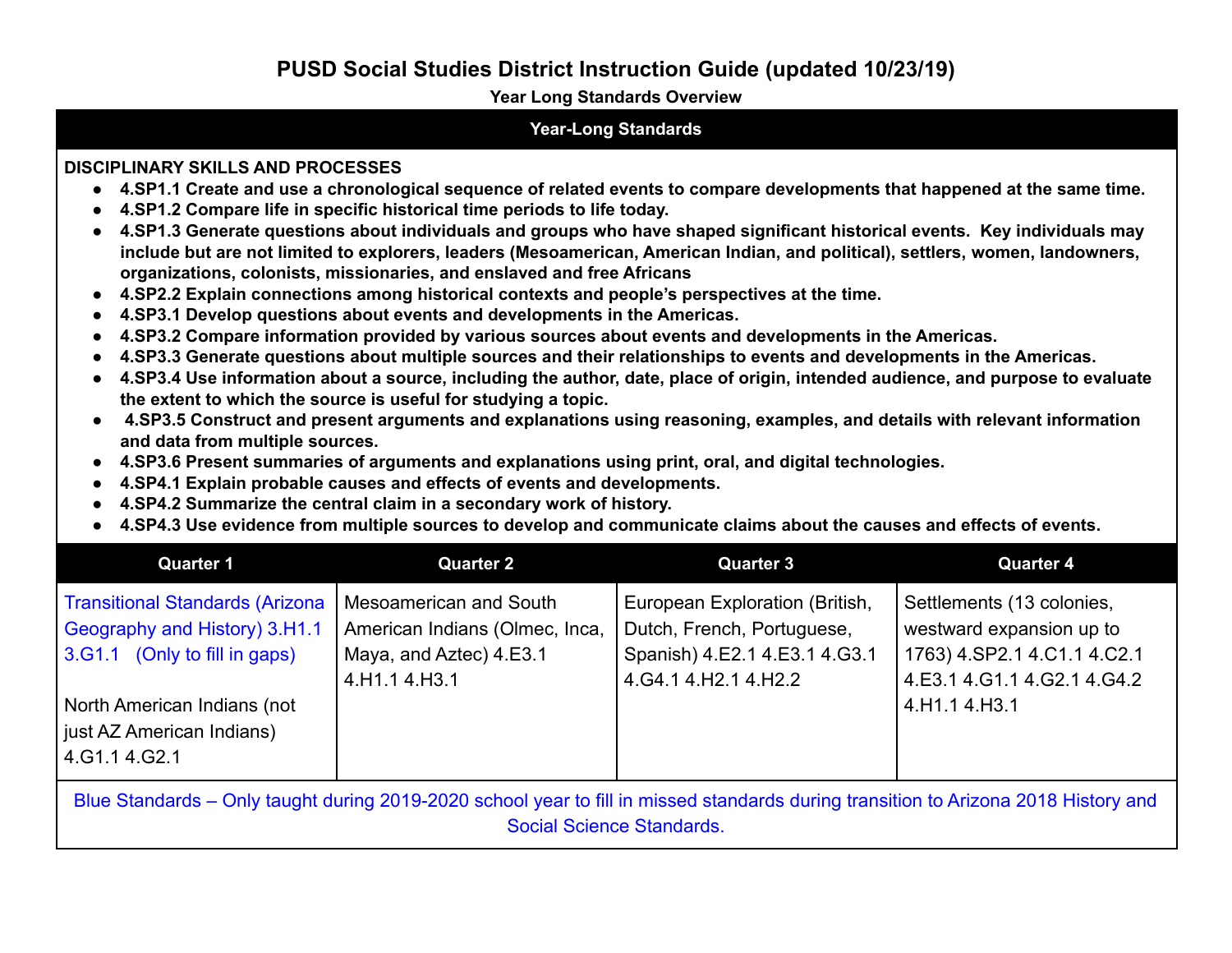| <b>Grade Level:4th</b>                                                                                                                                                                                                                                                                                                                                                                                                                                                                                                                                                                                                                                                                                 | <b>Time: Quarter 1</b>                                                                                                                                                                                                                                                                                                                                                                                                                                                                                                                                                                                                                                                                                                                               |                                                                                                                                                                                                  |                                                                                                                      |
|--------------------------------------------------------------------------------------------------------------------------------------------------------------------------------------------------------------------------------------------------------------------------------------------------------------------------------------------------------------------------------------------------------------------------------------------------------------------------------------------------------------------------------------------------------------------------------------------------------------------------------------------------------------------------------------------------------|------------------------------------------------------------------------------------------------------------------------------------------------------------------------------------------------------------------------------------------------------------------------------------------------------------------------------------------------------------------------------------------------------------------------------------------------------------------------------------------------------------------------------------------------------------------------------------------------------------------------------------------------------------------------------------------------------------------------------------------------------|--------------------------------------------------------------------------------------------------------------------------------------------------------------------------------------------------|----------------------------------------------------------------------------------------------------------------------|
| <b>Unit: Transitional Standards, Only</b><br>taught 2019-2020 school year<br>North American Indians (not just AZ<br><b>American Indians)</b>                                                                                                                                                                                                                                                                                                                                                                                                                                                                                                                                                           | <b>Essential Question</b>                                                                                                                                                                                                                                                                                                                                                                                                                                                                                                                                                                                                                                                                                                                            |                                                                                                                                                                                                  |                                                                                                                      |
| <b>Standards</b>                                                                                                                                                                                                                                                                                                                                                                                                                                                                                                                                                                                                                                                                                       | <b>Objectives/ I Can</b>                                                                                                                                                                                                                                                                                                                                                                                                                                                                                                                                                                                                                                                                                                                             | <b>Key Vocabulary</b>                                                                                                                                                                            | <b>Resources/Assessments</b>                                                                                         |
| 3.H1.1 Utilize a variety of sources to<br>construct a historical narrative exploring<br>Arizona's cultures, civilizations, and<br>innovations.<br>• Key concepts include but are not limited<br>to impact of prehistoric peoples, Native<br>Americans, Latinx, African Americans,<br>Asian Americans, and newcomers from<br>the United States and world on art.<br>language, architecture, mining, agriculture,<br>and innovations<br>• Key concepts include but are not limited<br>to explorers, settlers, trappers,<br>missionaries, and colonizers<br>• Key events include but are not limited to<br>statehood<br>• Influential individuals and groups in the<br>history and development of Arizona | • Compare specific historical time periods<br>to life today, including innovations,<br>language, architecture, agriculture, etc.<br>• Generate questions about individuals<br>and groups who have impacted history<br>including but not limited to Native<br>Americans, Latinx, African Americans,<br>Asian Americans, newcomers, settlers,<br>trappers, missionaries, colonizers, etc.<br>• Compare information provided by<br>various sources about Arizona's cultures,<br>civilizations and innovations.<br>• Develop questions about Arizona's<br>cultures, civilizations, and innovations.<br>• Determine the contributions made by<br>various cultural and ethnic groups<br>including the 22 Native American tribes<br>that reside in Arizona. | agriculture<br>architecture<br>civilizations<br>colonizers<br>cultures explorers<br>innovations<br>innovations<br>language mining<br>missionaries<br>prehistoric<br>peoples settlers<br>trappers | <b>Native American Tribes of</b><br>Arizona: http://bit.ly/2OYPE2J<br>http://bit.ly/2uPW0YG<br>http://bit.ly/2lkL6SZ |
| 3.G1.1 Use and construct maps and<br>graphs to represent changes in Arizona<br>over time.<br>• Key concepts include but are not limited<br>to locating physical features including the<br>Grand Canyon, Mogollon Rim, Colorado                                                                                                                                                                                                                                                                                                                                                                                                                                                                         | • Create and use a chronological<br>sequence of related events to compare<br>developments that happened at the same<br>time.<br>• Compare information provided by<br>various sources about physical features<br>including the Grand Canyon, Mogollon<br>Rim, Colorado River, Salt River, and the                                                                                                                                                                                                                                                                                                                                                                                                                                                     | geography<br>graphs<br>Landforms<br>maps<br><b>Grand Canyon</b><br><b>Mogollon Rim</b><br><b>Colorado River</b><br><b>Salt River</b>                                                             | <b>Map Resource:</b><br>http://bit.ly/2TZ08jd                                                                        |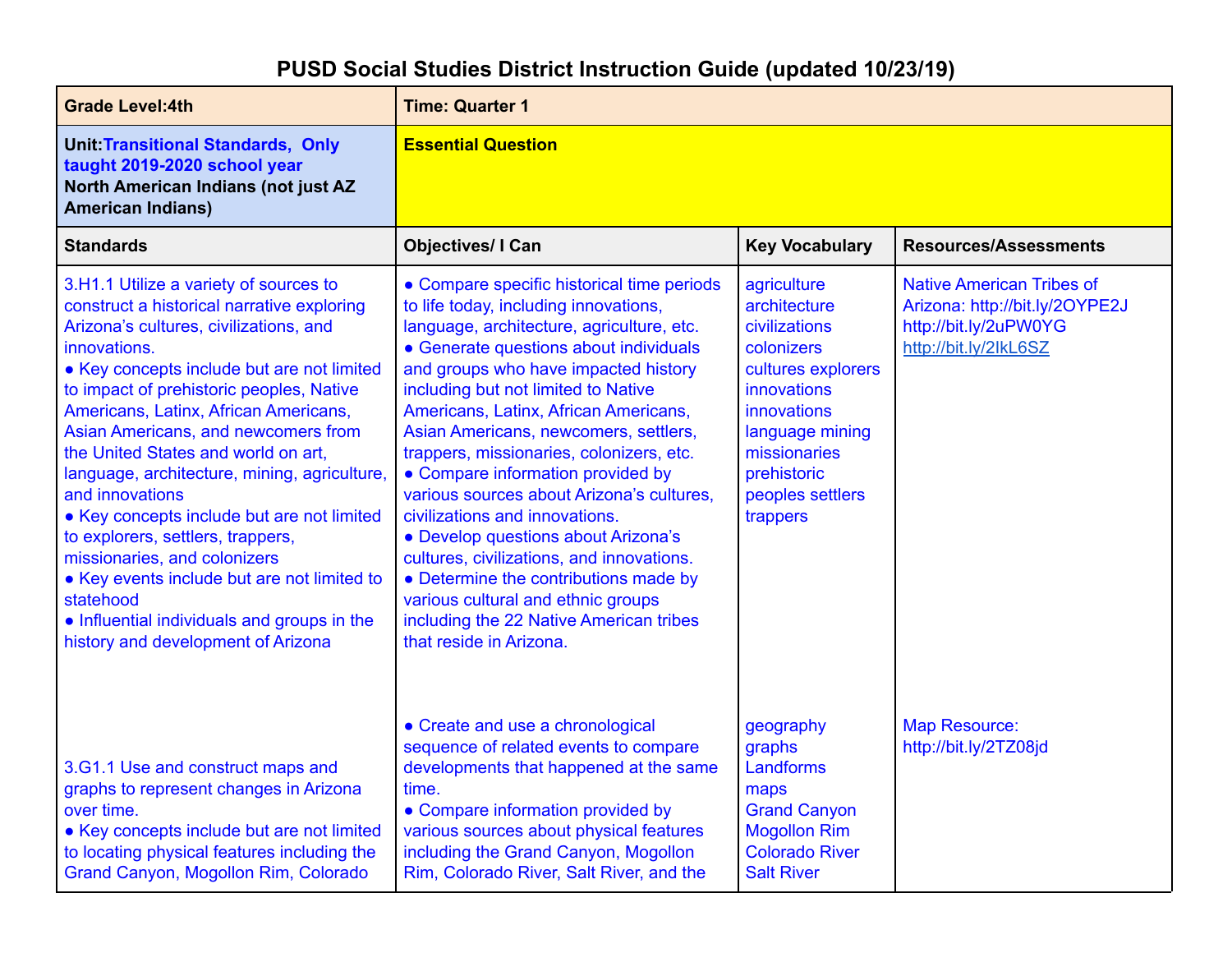| River, Salt River, Gila River<br>• Key concepts include but are not limited<br>to locating human features including major<br>cities, counties, Hoover Dam, Roosevelt<br>Dam, and state capital<br>• Key concepts include but are not limited<br>to distinct physical and cultural<br>characteristics of Arizona including<br>landforms, the 5C's, climate zones,<br>elevations, plants, animals, Arizona's 22                                                                                                                                                                                                                                                                                                                                                                                                                                                                                                                                                              | Gila River.<br>· Develop questions about Arizona<br>geography.<br>• Explain why individuals and groups have<br>different points of view on the same event.<br>• Explain probable causes and effects that<br>formed distinct physical and cultural<br>characteristics.                                                                                                                                                                                                                                                                                                                                                                                                                                                                            | <b>Gila River</b><br>22 Az Tribes                                           |  |
|----------------------------------------------------------------------------------------------------------------------------------------------------------------------------------------------------------------------------------------------------------------------------------------------------------------------------------------------------------------------------------------------------------------------------------------------------------------------------------------------------------------------------------------------------------------------------------------------------------------------------------------------------------------------------------------------------------------------------------------------------------------------------------------------------------------------------------------------------------------------------------------------------------------------------------------------------------------------------|--------------------------------------------------------------------------------------------------------------------------------------------------------------------------------------------------------------------------------------------------------------------------------------------------------------------------------------------------------------------------------------------------------------------------------------------------------------------------------------------------------------------------------------------------------------------------------------------------------------------------------------------------------------------------------------------------------------------------------------------------|-----------------------------------------------------------------------------|--|
| Indian Nations, diverse ethnic, racial, and<br>religious cultures.<br>4.G1.1 Use and construct maps and<br>graphs to represent changes in the<br>Americas over time.<br>- Key concepts include but are not limited<br>to human and physical features of the<br>Americas, trade and exploration routes,<br>the location of civilizations and societies in<br>the Americas including indigenous<br>peoples, and settlement patterns including<br>the development of the Southern, Middle,<br>and New England Colonies<br>4.62.1 Compare the diverse ways people<br>or groups of people have impacted,<br>modified, or adapted to the environment of<br>the Americas.<br>- Key concepts include but are not limited<br>to disease, farming, family structure,<br>housing, cultural assimilation, cultural<br>amalgamation, climate, transportation,<br>domestication of animals, clothing,<br>recreation, and utilization of renewable<br>and non-renewable natural resources | • I can read and interpret information on<br>maps.<br>• I can analyze the relationship between<br>geography and culture<br>• I can identify the characteristics of<br>geographic human and physical features.<br>• I can explain how changes in the<br>environment affected early people's lives.<br>• I can describe how the Eastern<br>Woodlands peoples adapted to their<br>environment.<br>• I can locate the eastern woodlands<br>cultural area and compare lifeways among<br>its inhabitants.<br>• I can describe how the Plains people<br>adapted to their environment.<br>• I can describe how the pueblo people<br>adapted to their environment.<br>• I can explain how people were affected<br>by and interact with their environment. | adaptations<br>eastern woodland<br>people<br>plains people<br>pueblo people |  |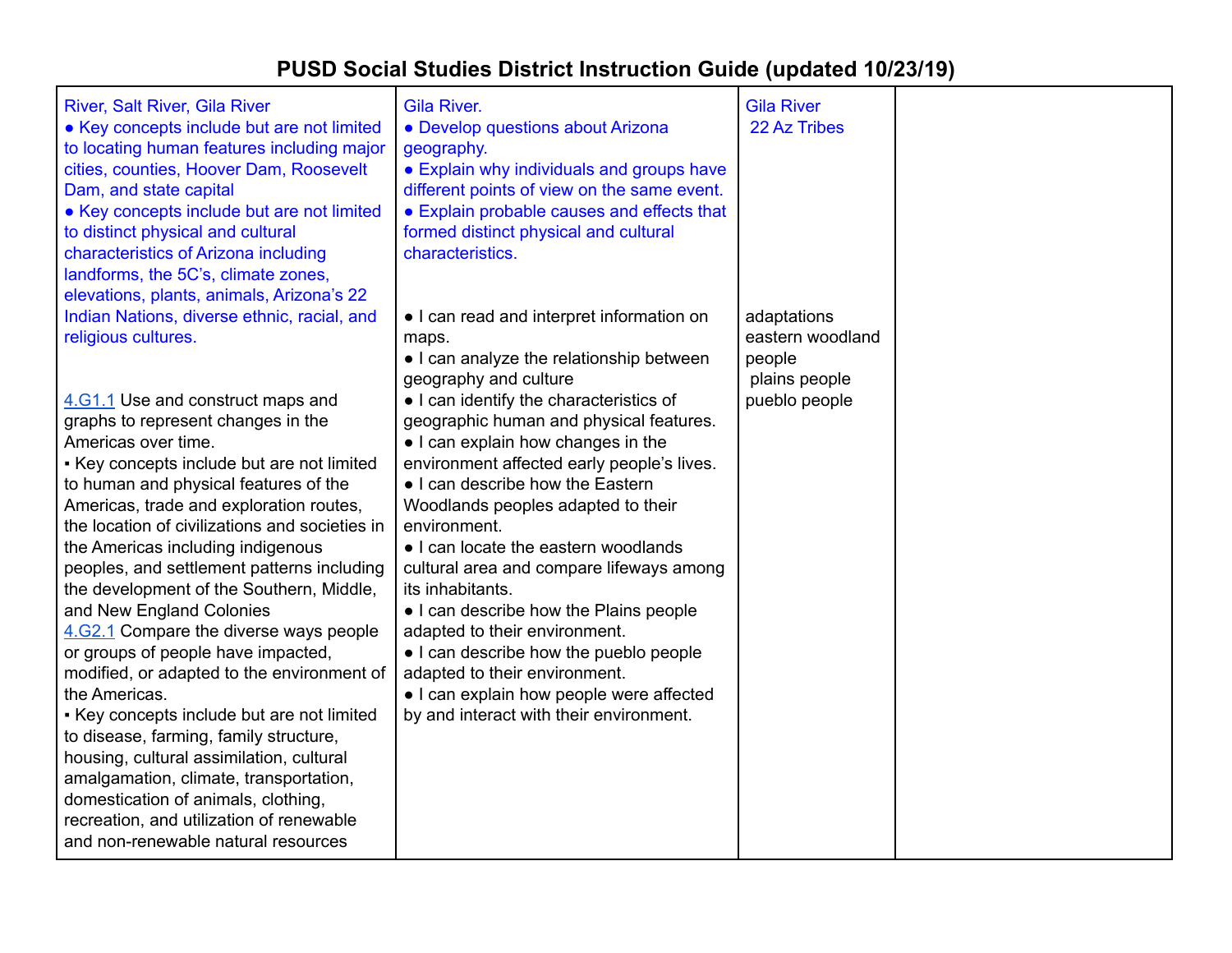| <b>Grade Level:4th</b>                                                                                                                                                                                                                                                                                                                                                                                                                                                                                                                                                                                                                                                                                                                                                                                                                  | <b>Time: Quarter 2</b>                                                                                                                                                                                                                                                                                                                                                                                                                                                                                                                                                                                                                                                                                                                                                    |                                                                                                                                           |                                                                                                                                                                                                                            |
|-----------------------------------------------------------------------------------------------------------------------------------------------------------------------------------------------------------------------------------------------------------------------------------------------------------------------------------------------------------------------------------------------------------------------------------------------------------------------------------------------------------------------------------------------------------------------------------------------------------------------------------------------------------------------------------------------------------------------------------------------------------------------------------------------------------------------------------------|---------------------------------------------------------------------------------------------------------------------------------------------------------------------------------------------------------------------------------------------------------------------------------------------------------------------------------------------------------------------------------------------------------------------------------------------------------------------------------------------------------------------------------------------------------------------------------------------------------------------------------------------------------------------------------------------------------------------------------------------------------------------------|-------------------------------------------------------------------------------------------------------------------------------------------|----------------------------------------------------------------------------------------------------------------------------------------------------------------------------------------------------------------------------|
| <b>Unit: Mesoamerican and South</b><br>American Indians (Olmec, Inca, Maya,<br>Aztec)                                                                                                                                                                                                                                                                                                                                                                                                                                                                                                                                                                                                                                                                                                                                                   | <b>Essential Question</b>                                                                                                                                                                                                                                                                                                                                                                                                                                                                                                                                                                                                                                                                                                                                                 |                                                                                                                                           |                                                                                                                                                                                                                            |
| <b>Standards</b>                                                                                                                                                                                                                                                                                                                                                                                                                                                                                                                                                                                                                                                                                                                                                                                                                        | <b>Objectives/ I Can</b>                                                                                                                                                                                                                                                                                                                                                                                                                                                                                                                                                                                                                                                                                                                                                  | <b>Key Vocabulary</b>                                                                                                                     | <b>Resources/Assessments</b>                                                                                                                                                                                               |
| 4.E3.1 Compare different industries,<br>occupations, and resources as well as<br>different forms of income earned or<br>received that have shaped the Americas. .<br>Key concepts include but are not<br>limited to societal roles of the<br>individual in Mesoamerican<br>civilizations, the emerging labor<br>force in the colonies (cash crop<br>farming, slavery, indentured<br>servitude), resources and<br>industries of the Southern, Middle,<br>and New England Colonies,<br>economic way of life in western<br>Africa before the 16th century, and<br>views on property ownership and<br>land use between European<br>settlers and American Indians<br>4.H1.1 Utilizing a variety of multi-genre<br>primary and secondary sources, construct<br>historical narratives about cultures,<br>civilizations, and innovations in the | I can explain how resources affects<br>$\bullet$<br>the Mesoamerican civilizations.<br>I can explain how roles and<br>responsivities in the Mesoamerican<br>civilization supported the<br>development of their culture.<br>I can explain how Luci Taphanonso<br>helps preserve traditional Navajo<br>culture.<br>I can identify what characteristics<br>of a hunter-gatherer society made<br>it successful.<br>I can identify what made<br>$\bullet$<br>agricultural development so<br>successful during the time period.<br>I can identify who were the early<br>civilizations of central and South<br>America.<br>I can identify what were the<br>achievements and fetchers of the<br>Mayan, Aztec, and Incan/Inkan<br>civilizations.<br>I can compare and contrast the | maize agriculture<br>pyramids<br>calendars<br>vigesimal number<br>system (base 20)<br>hunter-gatherer<br>Mayans<br>Olmec<br>Inca<br>Aztec | https://www.teachervision.com/su<br>bjects/social-studies-history/native<br>-american-history-american-indian<br>$\underline{\underline{\mathsf{S}}}$<br>https://www.virtualfieldtrips.org/an<br>cient-mayan-civilization/ |
| Americas.<br>Key concepts include but are not<br>$\bullet$<br>limited to Olmec, Maya, Inca,<br>Aztec, American Indians living in<br>the Americas before and after<br>European exploration, enslaved<br>and free Africans living in the                                                                                                                                                                                                                                                                                                                                                                                                                                                                                                                                                                                                  | different approaches used by the<br>Spanish, Portuguese, British and<br>French in their interactions with<br>American Indians.                                                                                                                                                                                                                                                                                                                                                                                                                                                                                                                                                                                                                                            |                                                                                                                                           |                                                                                                                                                                                                                            |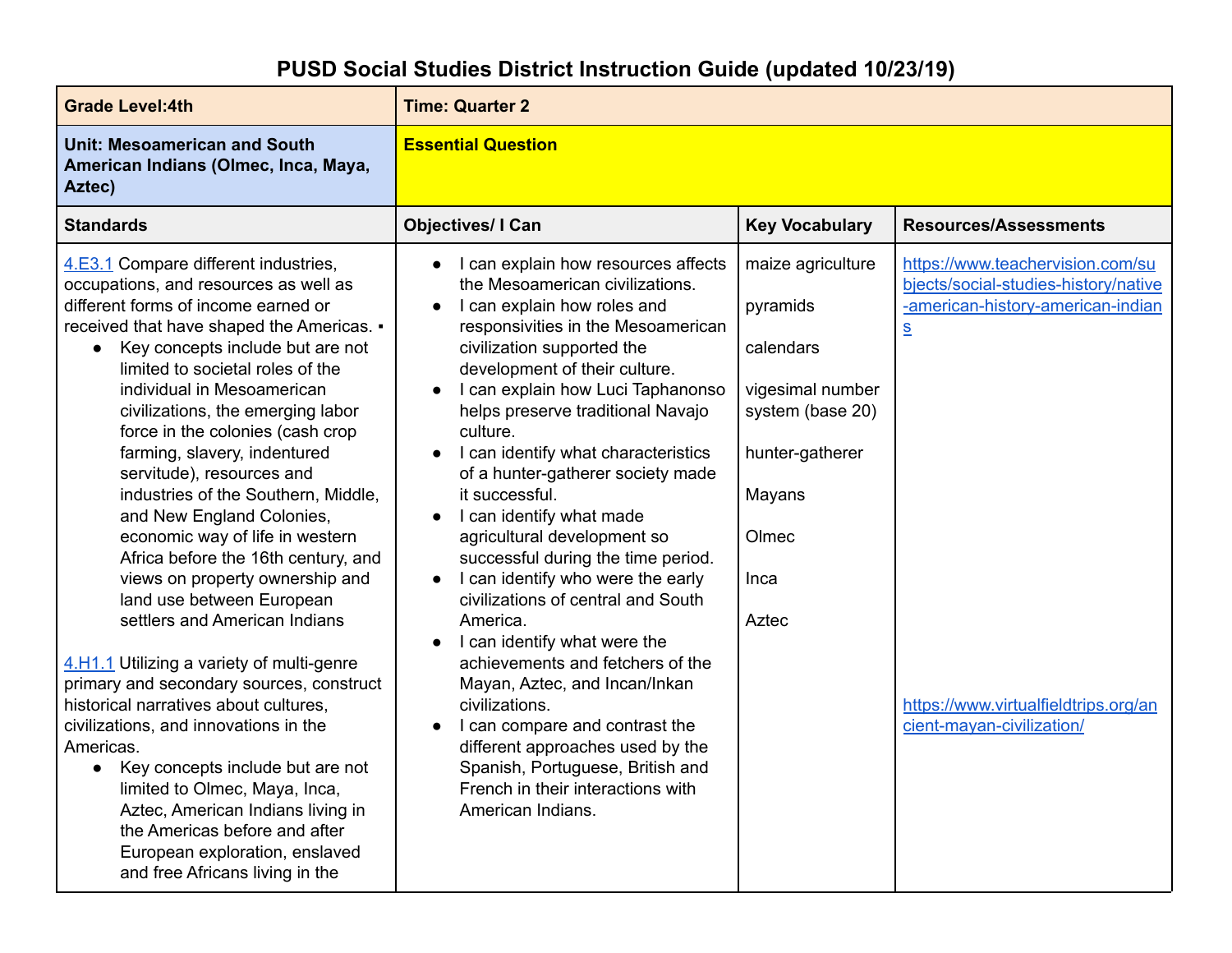| colonies, British, French, Dutch,<br>Spanish explorers and settlers,<br>and the thirteen colonies<br>4.H3.1 Examine how economic, political,<br>and religious ideas and institutions have<br>influenced the development of individual<br>rights, freedoms, and responsibilities in<br>the Americas.<br>Key concepts include but are not<br>$\bullet$<br>limited to Olmec, Maya, Inca,<br>Aztec, American Indians living in<br>the Americas before European<br>exploration<br>Key concepts include but are not<br>limited to the influence of colonial<br>governments on constitutional<br>government (fundamental rights,<br>rule of law, representative<br>government, voting rights,<br>separation of powers), how<br>enslaved Africans drew upon their<br>African past along with elements of<br>new cultures to develop a distinct<br>AfricanAmerican culture, how<br>religious tensions in the New<br><b>England Colonies established</b><br>colonies founded on religious<br>tolerance, ways in which society<br>expresses itself (art, music, dance, |  |  |
|-------------------------------------------------------------------------------------------------------------------------------------------------------------------------------------------------------------------------------------------------------------------------------------------------------------------------------------------------------------------------------------------------------------------------------------------------------------------------------------------------------------------------------------------------------------------------------------------------------------------------------------------------------------------------------------------------------------------------------------------------------------------------------------------------------------------------------------------------------------------------------------------------------------------------------------------------------------------------------------------------------------------------------------------------------------|--|--|
| crafts, and writings), and how<br>religious beliefs of groups like the<br>Quakers and Spanish missionaries<br>led to questions about the morality<br>of slavery and ideas of equality.                                                                                                                                                                                                                                                                                                                                                                                                                                                                                                                                                                                                                                                                                                                                                                                                                                                                      |  |  |
|                                                                                                                                                                                                                                                                                                                                                                                                                                                                                                                                                                                                                                                                                                                                                                                                                                                                                                                                                                                                                                                             |  |  |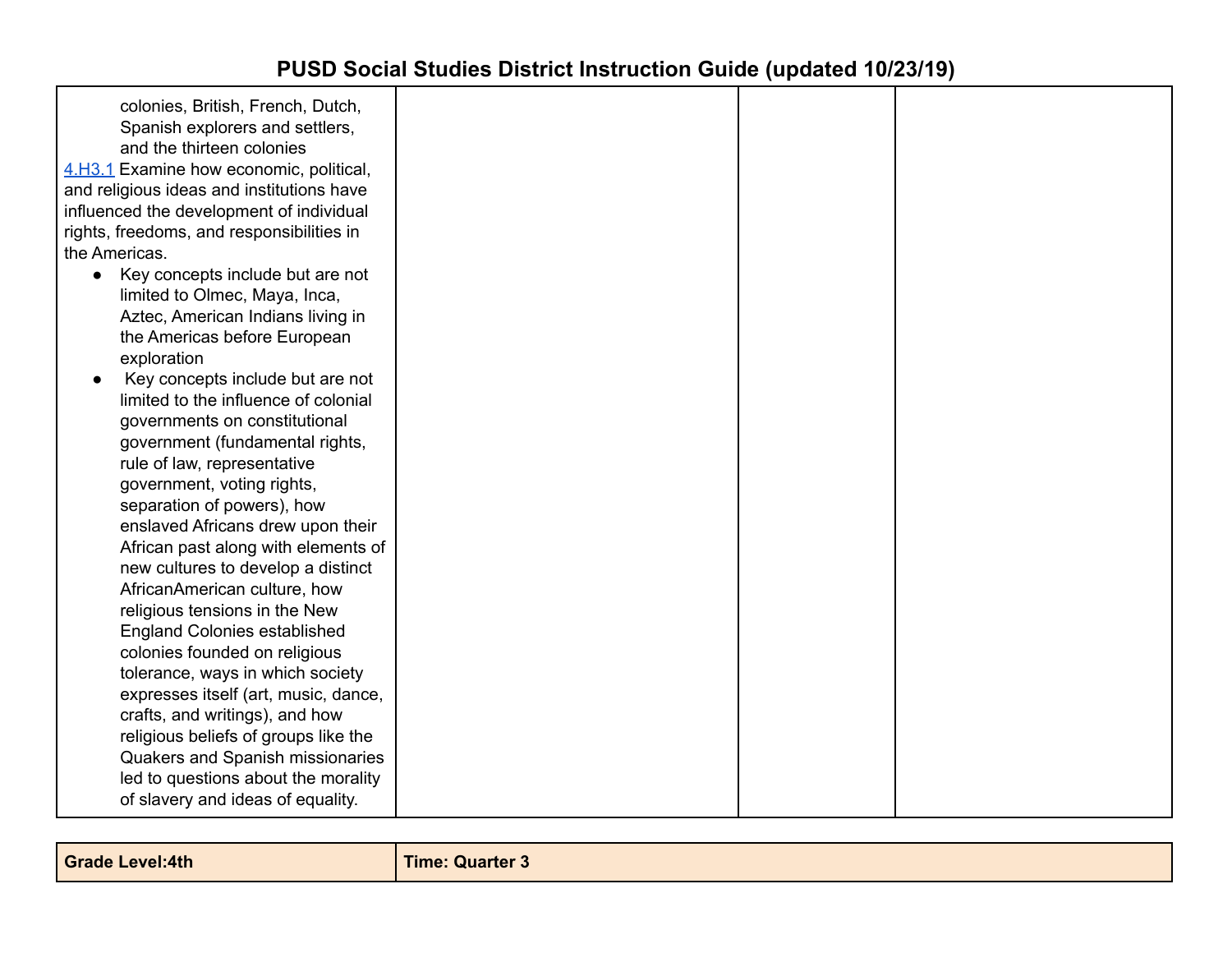#### **Unit: European Exploration (British, Dutch, French, Portuguese, Spanish) Essential Question Standards Objectives/ I Can Key Vocabulary Resources/Assessments** 4.E2.1 Examine concepts of scarcity, choice, opportunity cost, and risk. ▪ Key concepts include but are not limited to nomadic and sedentary societies, reasons for European exploration, triangular trade, Jamestown settlement, and the establishment of colonies 4.E3.1 Compare different industries, occupations, and resources as well as different forms of income earned or received that have shaped the Americas. ▪ Key concepts include but are not limited to societal roles of the individual in Mesoamerican civilizations, the emerging labor force in the colonies (cash crop farming, slavery, indentured servitude), resources and industries of the Southern, Middle, and New England Colonies, economic way of life in western Africa before the 16th century, and views on property ownership and land use between European settlers and American Indians 4.G3.1 Explain how the location and use of resources affects human settlement and movement. ● L can describe the social and economic life of Native Americans. ● I can explain how price incentives affect peoples' behavior and choices. (e.g., colonial decisions about what crops to grow and products to produce) ● L can describe the causes and effects of triangular trade. ● L can describe the settlement of Jamestown. ● I can explain the events of the establishment of the colonies. ● I can identify the opportunity costs (i.e., separation from family, indentured service) associated with expeditions to the New World. ● I can identify possible explanations of how people came to live in the Americas ● I can explain how early peoples in the Americas lived, hunted, and farmed. ● I can identify the lifeways of other peoples of the Southwest and West. ● I can analyze the positive and negative effects of increasing economic interdependence on economic life crops trade economy triangular trade barter [https://prezi.com/norlmkklvzx-/col](https://prezi.com/norlmkklvzx-/colonial-survival-simulation/) [onial-survival-simulation/](https://prezi.com/norlmkklvzx-/colonial-survival-simulation/) (Exploration Simulation) [https://www.virtualfieldtrips.org/gr](https://www.virtualfieldtrips.org/grade-4-southeast-region-of-the-u-s/) [ade-4-southeast-region-of-the-u-s](https://www.virtualfieldtrips.org/grade-4-southeast-region-of-the-u-s/) [/](https://www.virtualfieldtrips.org/grade-4-southeast-region-of-the-u-s/)

distinct groups, countries and new

settlements.

**PUSD Social Studies District Instruction Guide (updated 10/23/19)**

▪ Key concepts include but are not limited to theories about the peopling of the Americas, the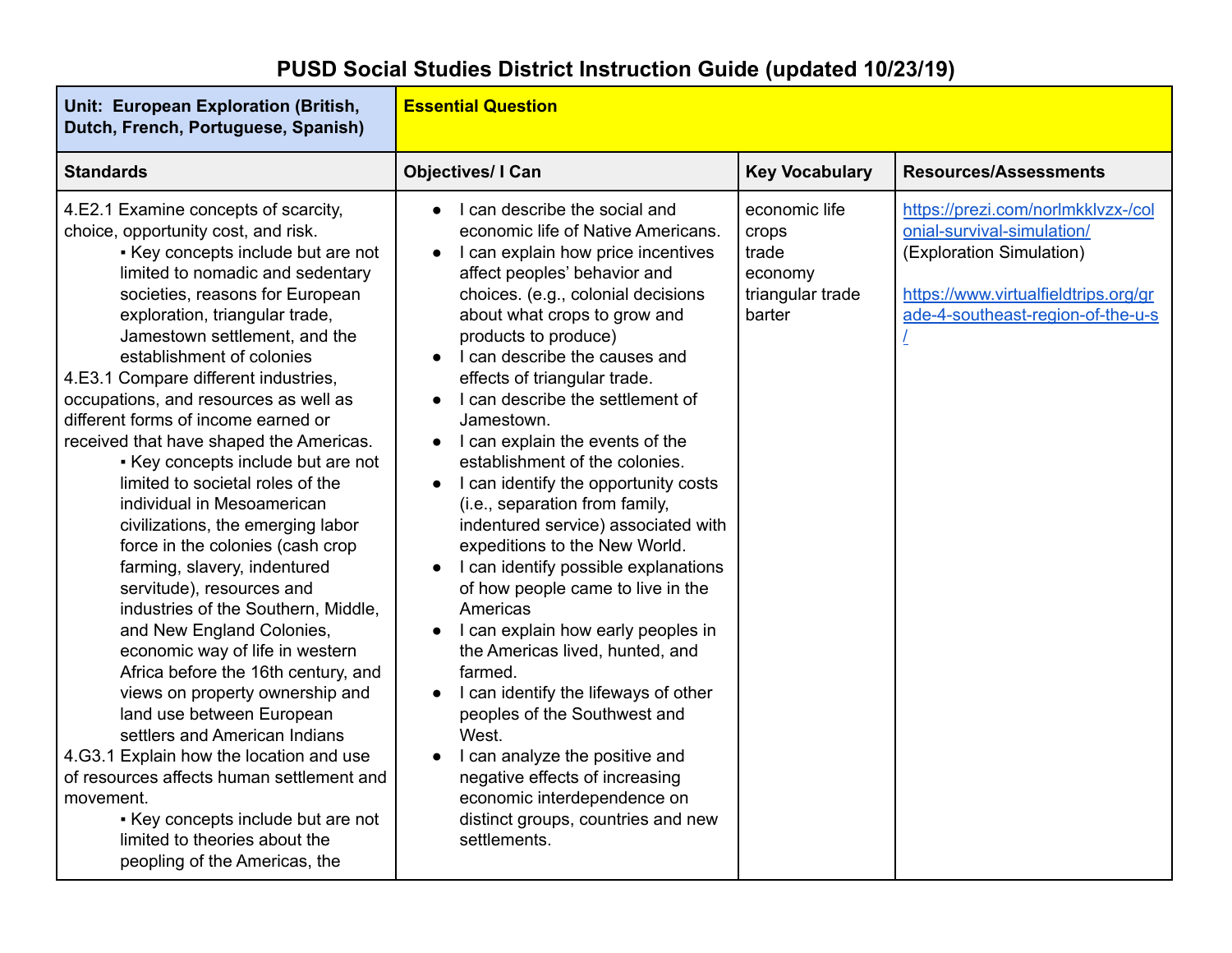| Columbian Exchange, treatment of<br>indigenous people, triangular<br>trade, searches for trade routes to<br>Asia that led to exploration and<br>settlement of the Americas<br>4.64.1 Explain the positive and negative<br>effects of increasing economic |  |  |
|----------------------------------------------------------------------------------------------------------------------------------------------------------------------------------------------------------------------------------------------------------|--|--|
| interdependence on distinct groups,                                                                                                                                                                                                                      |  |  |
| countries, and new settlements.                                                                                                                                                                                                                          |  |  |
| Key concepts include but are not                                                                                                                                                                                                                         |  |  |
| limited to trade, mercantilism, the                                                                                                                                                                                                                      |  |  |
| development of new technologies,                                                                                                                                                                                                                         |  |  |
| and the use of natural resources                                                                                                                                                                                                                         |  |  |
| 4.H2.1 Describe the cycles of conflict and                                                                                                                                                                                                               |  |  |
| compromise that occurred in the Americas                                                                                                                                                                                                                 |  |  |
| during the convergence of Europeans,                                                                                                                                                                                                                     |  |  |
| American Indians, and Africans in the                                                                                                                                                                                                                    |  |  |
| Americas before and after European                                                                                                                                                                                                                       |  |  |
| exploration                                                                                                                                                                                                                                              |  |  |
| 4H2.2 Analyze the different approaches                                                                                                                                                                                                                   |  |  |
| used by the Spanish, Portuguese, British,                                                                                                                                                                                                                |  |  |
| and the French in their interactions with                                                                                                                                                                                                                |  |  |
| American Indians.                                                                                                                                                                                                                                        |  |  |
|                                                                                                                                                                                                                                                          |  |  |

| <b>Grade Level:4th</b>                                                          | <b>Time: Quarter 4</b>                                                            |                       |                              |
|---------------------------------------------------------------------------------|-----------------------------------------------------------------------------------|-----------------------|------------------------------|
| Unit: Settlements (13 colonies,<br>westward expansion up to 1763)               | <b>Essential Question</b>                                                         |                       |                              |
| <b>Standards</b>                                                                | <b>Objectives/I Can</b>                                                           | <b>Key Vocabulary</b> | <b>Resources/Assessments</b> |
| 4.SP2.1 Explain why individuals and<br>groups during the same historical period | can explain why individuals and<br>$\bullet$<br>groups during the same historical | President             |                              |
| differed in their perspectives on issues                                        | period differed in their perspectives<br>on issues and events. these              | Monarch               |                              |
| and events.<br>• Key issues may include but are not                             | events may include but are not                                                    | Democracy             |                              |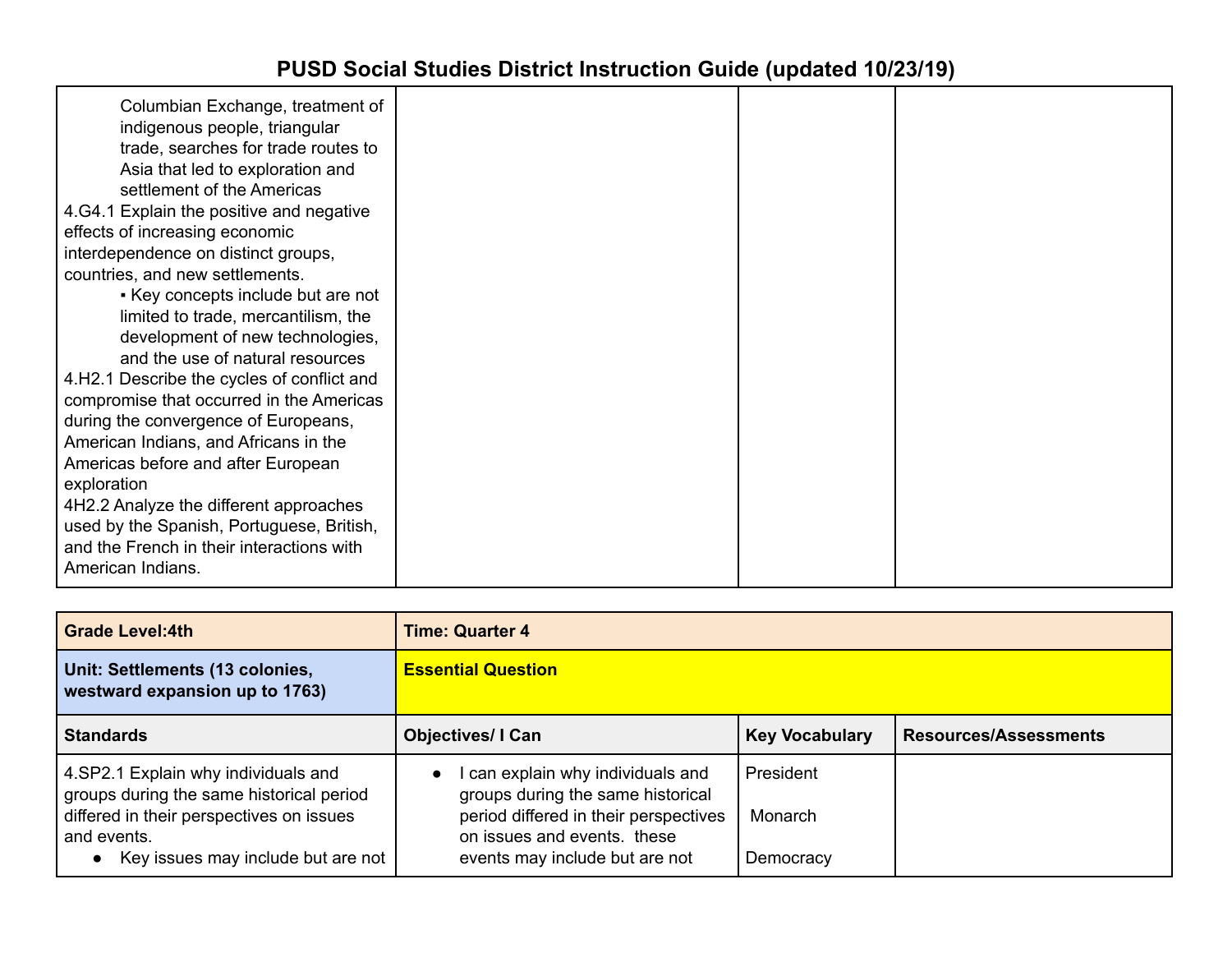limited to slavery, exploration, property rights, and colonization

4.C1.1 Analyze civic virtues and democratic principles or lack thereof within a variety of government structures, societies, and/or communities within the Americas.

● Key concepts include but are not limited to governmental structures, views on property ownership and land use, representative assemblies, town meetings, colonial legislatures, and royal governments throughout the Americas in the time period being studied.

4.C2.1 Use primary and secondary sources to generate questions about the concepts and ideas such as liberty, justice, equality, and individual rights.

● Key concepts include but are not limited to oppression, slavery and the slave trade, indentured servitude, The Mayflower Compact, religious freedom, and European treatment of native cultures in the Americas

4.E3.1 Compare different industries, occupations, and resources as well as different forms of income earned or received that have shaped the Americas.

● Key concepts include but are not limited to societal roles of the individual in Mesoamerican

| limited to slavery, exploration,<br>property rights and colonization I<br>can describe the role of town | Candidates            |  |
|---------------------------------------------------------------------------------------------------------|-----------------------|--|
| meetings and representative<br>assemblies.                                                              | Election              |  |
| I can describe the characteristics of<br>$\bullet$<br>a monarchy.                                       | Volunteer             |  |
| I can compare the arguments for<br>$\bullet$<br>states' rights versus the power of                      | Citizen               |  |
| the federal government (e.g., the<br>expansion of slavery, taxation). and                               | Representative        |  |
| a republic<br>I can explain examples of natural<br>$\bullet$                                            | Congress              |  |
| rights.<br>I can explain the roles of a citizen.<br>$\bullet$                                           | President             |  |
| I can describe different types of<br>$\bullet$<br>government (e.g., local, tribal,                      | Petition              |  |
| state, national.<br>I can describe democratic<br>$\bullet$                                              | Senate                |  |
| principles associated with the<br>following documents Mayflower                                         | Responsibility        |  |
| Declaration of Independence<br><b>Articles of Confederation United</b>                                  | <b>Rights</b>         |  |
| states Constitution Bill of Rights<br>I can describe how the Europeans<br>$\bullet$                     | Democracy             |  |
| treated the native cultures in<br>America.                                                              | Citizen               |  |
| I can describe how specialization<br>$\bullet$<br>(e.g., division of labor) improved                    | <b>Bill of Rights</b> |  |
| standards of living in the three<br>colonial regions and the Pre-Civil                                  | Impeach               |  |
| War North and South.<br>I can explain how price incentives<br>$\bullet$                                 | Supreme Court         |  |
| affect peoples' behavior and<br>choices. (e.g., colonial decisions                                      | Veto                  |  |
| about what crops to grow and<br>products to produce).                                                   | Judicial              |  |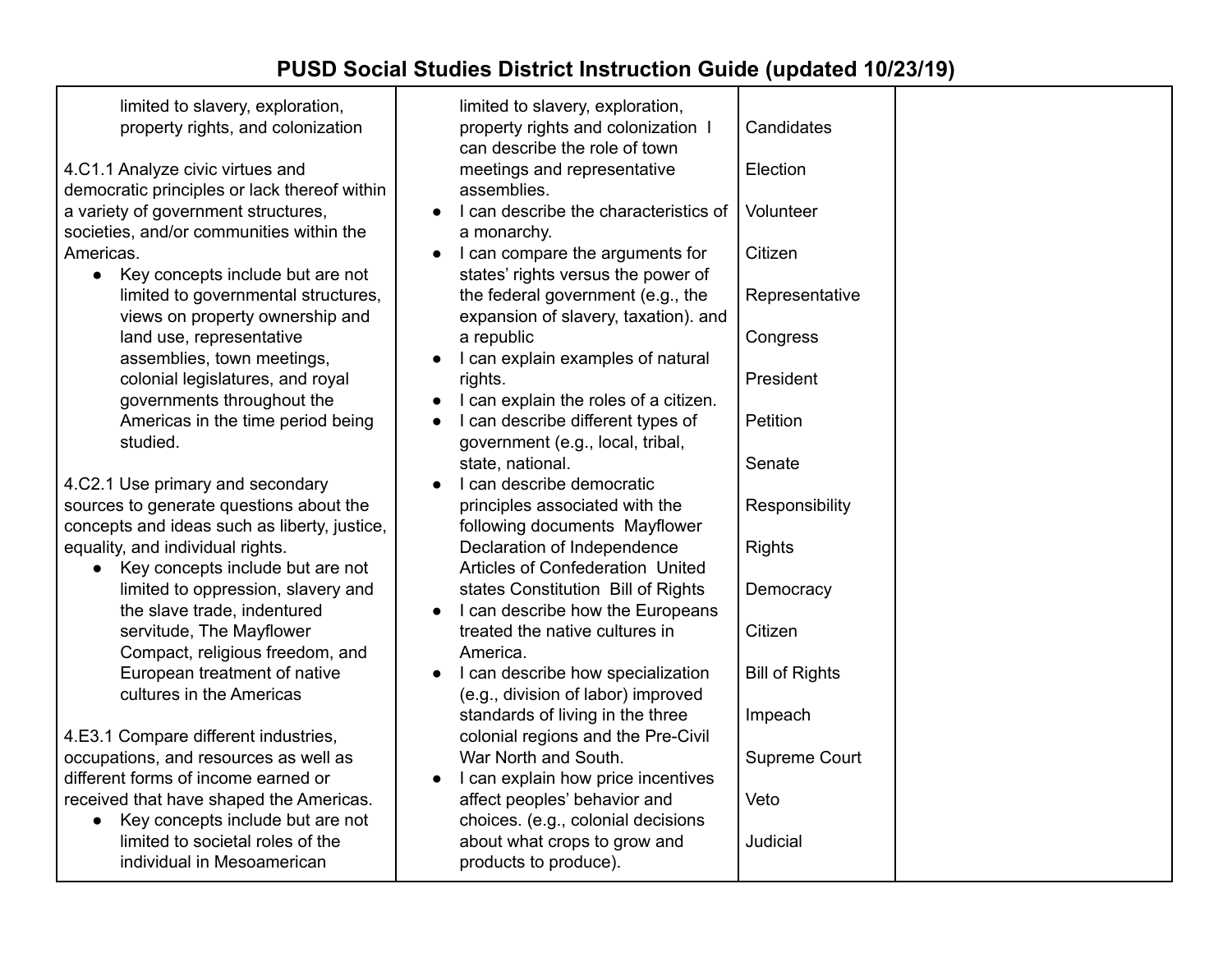| civilizations, the emerging labor<br>force in the colonies (cash crop<br>farming, slavery, indentured<br>servitude), resources and<br>industries of the Southern, Middle,<br>and New England Colonies,<br>economic way of life in western<br>Africa before the 16th century, and<br>views on property ownership and<br>land use between European<br>settlers and American Indians<br>4.G1.1 Use and construct maps and<br>graphs to represent changes in the<br>Americas over time.<br>Key concepts include but are not<br>$\bullet$<br>limited to human and physical<br>features of the Americas, trade and<br>exploration routes, the location of<br>civilizations and societies in the<br>Americas including indigenous<br>peoples, and settlement patterns<br>including the development of the<br>Southern, Middle, and New<br><b>England Colonies</b> | I can explain trade, mercantilism,<br>the development of new<br>technologies, and the use of<br>natural resources.<br>I can identify how the American<br>Colonists governed themselves.<br>I can identify what factors<br>contributed to the development of<br>American Democracy.<br>I can explain the roles of certain<br>individuals (founding fathers) have<br>in the creation of a constitutional<br>government. John Adams,<br>Benjamin Franklin, Alexander<br>Hamilton, Thomas Jefferson,<br>James Madison, John Marshall,<br>George Washington.<br>I can identify how religious and<br>cultural beliefs led to questions<br>about the morality of slavery and<br>ideas of equality.<br>I can explain the cultural diversity<br>of the 13 colonies. | Legislative<br>Executive |  |
|------------------------------------------------------------------------------------------------------------------------------------------------------------------------------------------------------------------------------------------------------------------------------------------------------------------------------------------------------------------------------------------------------------------------------------------------------------------------------------------------------------------------------------------------------------------------------------------------------------------------------------------------------------------------------------------------------------------------------------------------------------------------------------------------------------------------------------------------------------|------------------------------------------------------------------------------------------------------------------------------------------------------------------------------------------------------------------------------------------------------------------------------------------------------------------------------------------------------------------------------------------------------------------------------------------------------------------------------------------------------------------------------------------------------------------------------------------------------------------------------------------------------------------------------------------------------------------------------------------------------------|--------------------------|--|
| 4.G2.1 Compare the diverse ways people<br>or groups of people have impacted,<br>modified, or adapted to the environment of<br>the Americas.<br>Key concepts include but are not<br>$\bullet$<br>limited to disease, farming, family<br>structure, housing, cultural<br>assimilation, cultural<br>amalgamation, climate,<br>transportation, domestication of<br>animals, clothing, recreation, and                                                                                                                                                                                                                                                                                                                                                                                                                                                          |                                                                                                                                                                                                                                                                                                                                                                                                                                                                                                                                                                                                                                                                                                                                                            |                          |  |